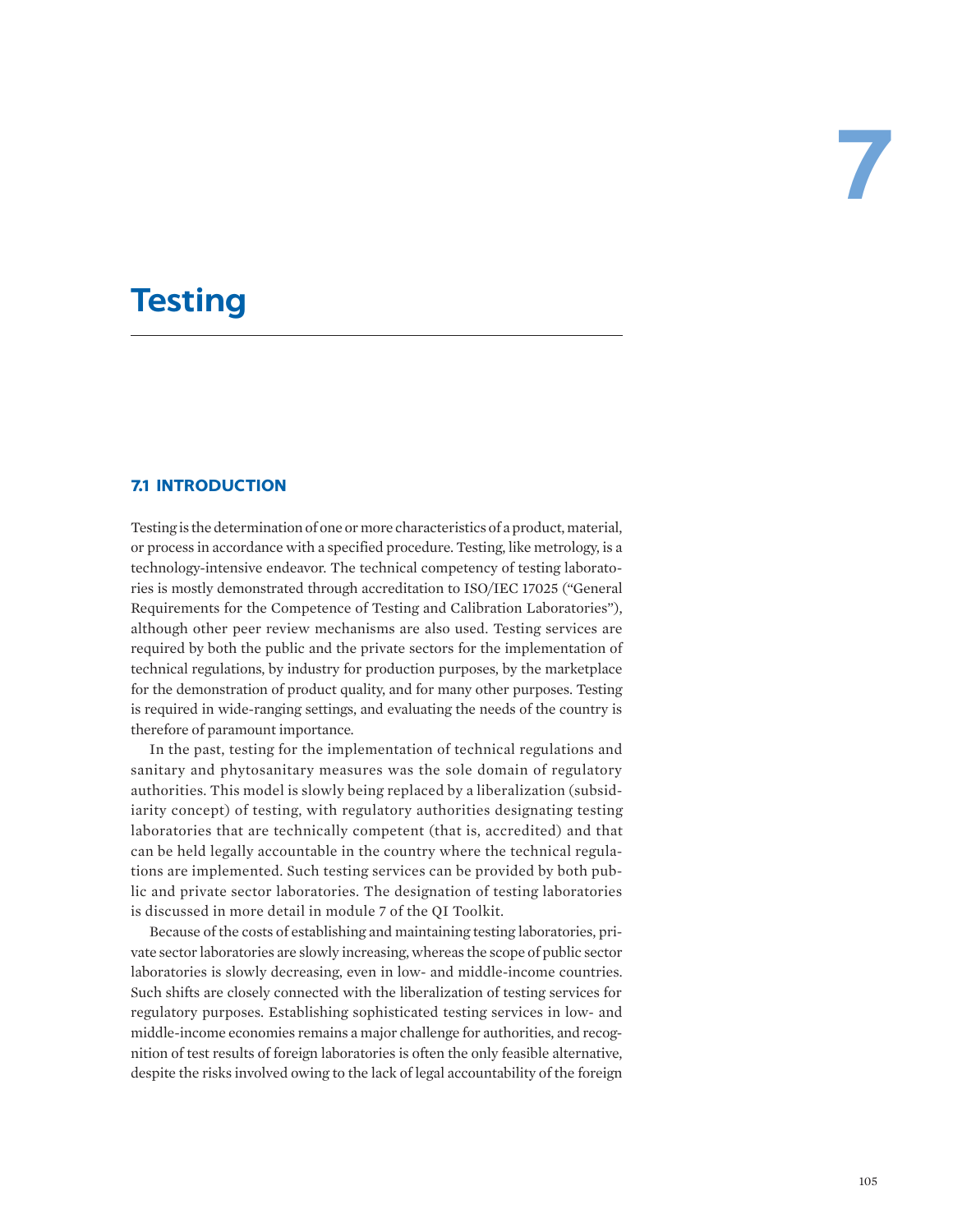laboratories in the country and the possibility of fraudulent certificates being presented by suppliers.

Evaluating a country's needs regarding testing services is complex, and many facets need to be taken into consideration. It is useful to differentiate between basic, advanced, and mature requirements, depending on the maturity levels of the quality infrastructure (QI) in a country (table 7.1).

This part of the Comprehensive Diagnostic Tool consists of two subsections: the first dealing with the testing laboratory sector as a whole, and the second with the evaluation of an individual laboratory. The former (on the testing laboratory sector as a whole) deals primarily with the evaluation of the country's demands, taking into consideration both the public and the private sectors. The basic building blocks for evaluating the testing laboratory sector are listed in table 7.2.

(*Note:* In-house laboratories of manufacturing facilities are not considered in this diagnostic tool unless they provide testing services on request to outside organizations, in which case they should comply with the same criteria as an independent testing laboratory.)

The pillars and building blocks for evaluating a specific testing laboratory are listed in table 7.3. If more than one laboratory in a specific sector have to be evaluated, then the building blocks of table 7.3 should be adjusted as appropriate. It may be possible to provide a common result for all laboratories evaluated, or

#### **TABLE 7.1 Maturity levels of a country's testing services, by characteristic**

| <b>CHARACTERISTIC</b>                | <b>RUDIMENTARY (VERY</b><br><b>LITTLE IS IN PLACE)</b> | <b>BASIC (LOW-TO</b><br><b>MIDDLE-INCOME</b><br><b>COUNTRY APPROACH)</b>                                                                                                                    | <b>ADVANCED (ECONOMYWIDE)</b><br>APPROACH, SECTORAL APPROACH)                         | <b>MATURE (INNOVATIVE,</b><br><b>CUTTING-EDGE TECHNOLOGY)</b>                                                         |
|--------------------------------------|--------------------------------------------------------|---------------------------------------------------------------------------------------------------------------------------------------------------------------------------------------------|---------------------------------------------------------------------------------------|-----------------------------------------------------------------------------------------------------------------------|
| Testing laboratory<br>infrastructure | Few or no<br>laboratories<br>established               | A few testing<br>laboratories to support<br>Main exported<br>products;<br>Important health<br>$\bullet$<br>services: and<br>Critical technical<br>$\bullet$<br>regulation<br>implementation | Testing services defined through<br>economywide surveys and<br>defined sectoral needs | High-level testing<br>laboratories for innovative<br>sectors                                                          |
| Recognition                          | None                                                   | Through accreditation                                                                                                                                                                       | Through accreditation and<br>designation                                              | Through accreditation and<br>designation                                                                              |
| Establishment                        | All public sector<br>laboratories                      | Mostly public sector<br>laboratories                                                                                                                                                        | Good mix of public and private<br>sector laboratories                                 | Predominance of private<br>sector laboratories for service<br>delivery, public sector for<br>research and development |
| Services                             | A few low-<br>technology testing<br>services offered   | Selected testing<br>services                                                                                                                                                                | Wide range of testing services                                                        | Wide range of testing<br>services and research<br>activities                                                          |
| Human resources                      | Training on the job                                    | Training on the job                                                                                                                                                                         | Training on the job<br>Training courses in testing<br>methodologies                   | Training on the job<br>Training courses in testing<br>methodologies<br>Researchers as a professional<br>profile       |
| Demand<br>orientation                | None                                                   | Demand surveys,<br>mostly through<br>projects                                                                                                                                               | Demand surveys<br>Stakeholder participation and<br>consultative mechanism             | Strong instruments and<br>constructs to ensure demand<br>orientation                                                  |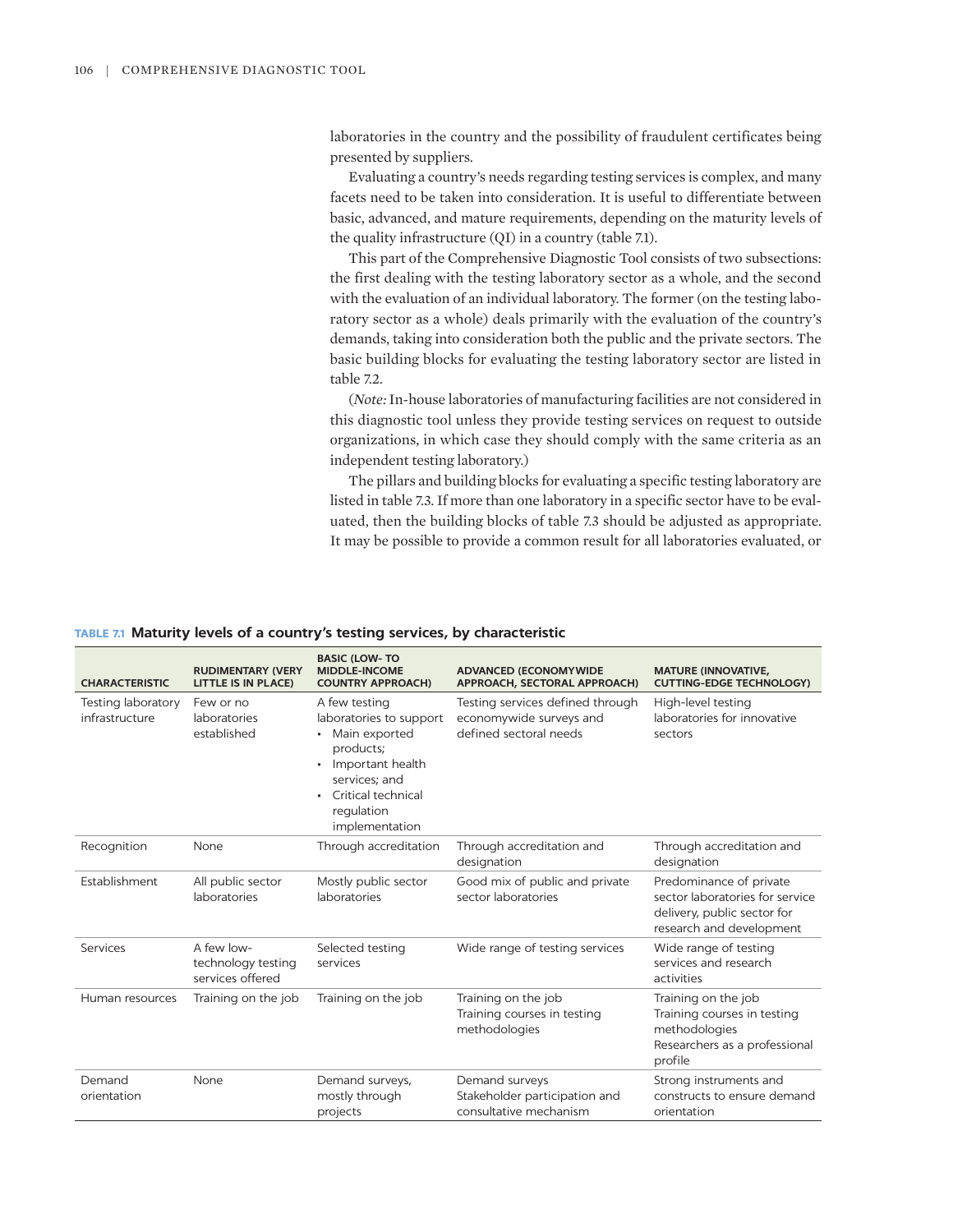|                            | <b>BUILDING BLOCK</b> |                                             |  |
|----------------------------|-----------------------|---------------------------------------------|--|
| <b>PILLAR</b>              | NO.                   | <b>DESCRIPTION</b>                          |  |
| 1: Legal and institutional |                       | Testing services strategy                   |  |
| framework, the             | $\overline{2}$        | Designated testing laboratories             |  |
| laboratory sector          | 3                     | Testing laboratories for the export markets |  |
|                            | $\overline{4}$        | Testing laboratories for the health sector  |  |

## **TABLE 7.2 Building blocks of a country's testing laboratory sector**

## **TABLE 7.3 Pillars and building blocks of a testing laboratory**

|                            | <b>BUILDING BLOCK</b> |                                         |  |
|----------------------------|-----------------------|-----------------------------------------|--|
| <b>PILLAR</b>              | NO.                   | <b>DESCRIPTION</b>                      |  |
| 1: Legal and institutional | 5                     | Legal entity                            |  |
| framework, an              | 6                     | Governance                              |  |
| individual laboratory      | $\overline{7}$        | Testing scope                           |  |
|                            | 8                     | Financial sustainability                |  |
| 2: Administration and      | 9                     | Top management                          |  |
| infrastructure             | 10                    | Organizational structure                |  |
|                            | 11                    | Management and personnel                |  |
|                            | 12                    | Premises                                |  |
|                            | 13                    | Equipment                               |  |
| 3: Service delivery and    | 14                    | Testing services scope                  |  |
| technical competency       | 15                    | Quality management system documentation |  |
|                            | 16                    | Proficiency testing                     |  |
|                            | 17                    | Preassessment                           |  |
|                            | 18                    | Initial assessment                      |  |
|                            | 19                    | Accreditation                           |  |
| 4: External relations and  | 20                    | Recognition at the national level       |  |
| recognition                | 21                    | Recognition at the international level  |  |
|                            | 22                    | Coordination within the QI              |  |

*Note:* QI = quality infrastructure.

the results have to be shown in tabular form if differences among the laboratories are significant.

To depict the pillars and building blocks in a graphical way that would indicate the state of testing in a country at a glance, they can be put together as shown in figure 7.1. For a complete description of the construction, interpretation, and use of this graphic or of the matching radar diagram, see section 1: Comprehensive QI Assessment.

Testing laboratories gain a certain level of recognition once accredited. In many countries, however, accreditation alone is not enough; regulatory authorities would designate testing laboratories once they are accredited before they may provide testing services in the regulated domain. For testing laboratories operating in the nonregulated domain, accreditation can be seen as the first step; thereafter, responsiveness, price, and so on would determine its acceptance by the market. These postaccreditation realities need to be factored into the evaluation as additional elements to the building blocks depicted in figure 7.1 where appropriate.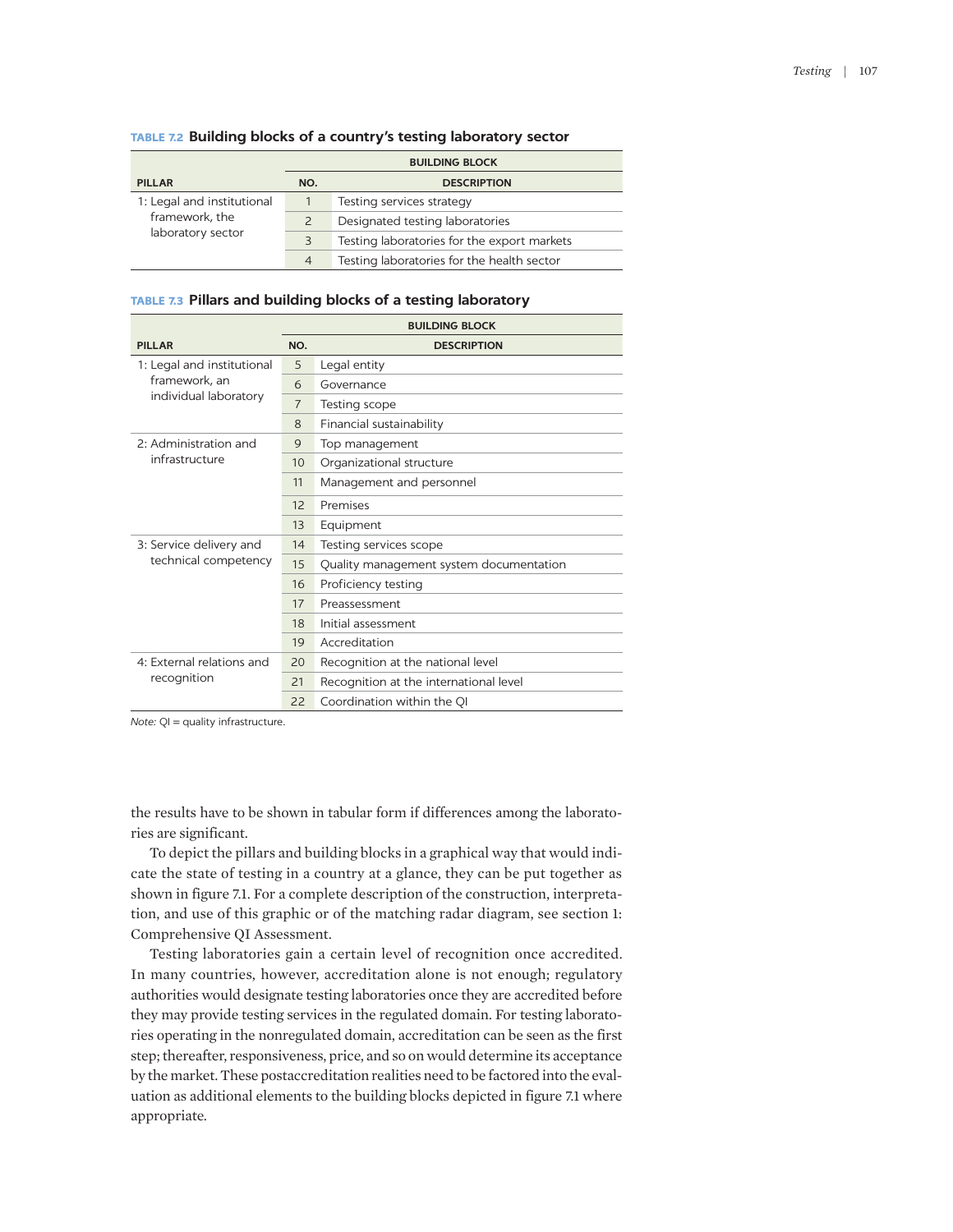

*Note:* QI = quality infrastructure. The four "pillars" of the QI—represented by the blue columns containing the "building block" numbers—are as follows (left to right): "legal and institutional framework," "administration and infrastructure," "service delivery and technical competency," and "external relations and recognition."

# **7.2 PILLAR 1: LEGAL AND INSTITUTIONAL FRAMEWORK, THE LABORATORY SECTOR**

#### **7.2.1 Benchmark and significance**

Testing is the determination of the characteristics of a product, material, or process and, in the QI context, the evaluation thereof against the requirements such as those established in a standard or a technical regulation. The output of a testing laboratory is a test report or a test certificate.

The scope of testing is immense, encompassing mechanical, electrical, metallurgical, and civil engineering; biological and chemical sciences; food technology; fiber technology; and many other fields. Testing can be of a destructive or a nondestructive nature. It can be mundane, extremely complex, and anything in between. It can involve routine, state-of-the-art, or cutting-edge technology. Establishing testing laboratories can quickly become a "black hole" into which finances can disappear without a trace, and a careful analysis of the real demand of the country is therefore indicated.

A testing laboratory's technical competency is generally demonstrated through accreditation to ISO/IEC 17025 by a recognized accreditation body, and in the case of a medical laboratory, to ISO 15189 ("Medical Laboratories—Requirements for

**FIGURE 7.1 House of testing for a national quality infrastructure**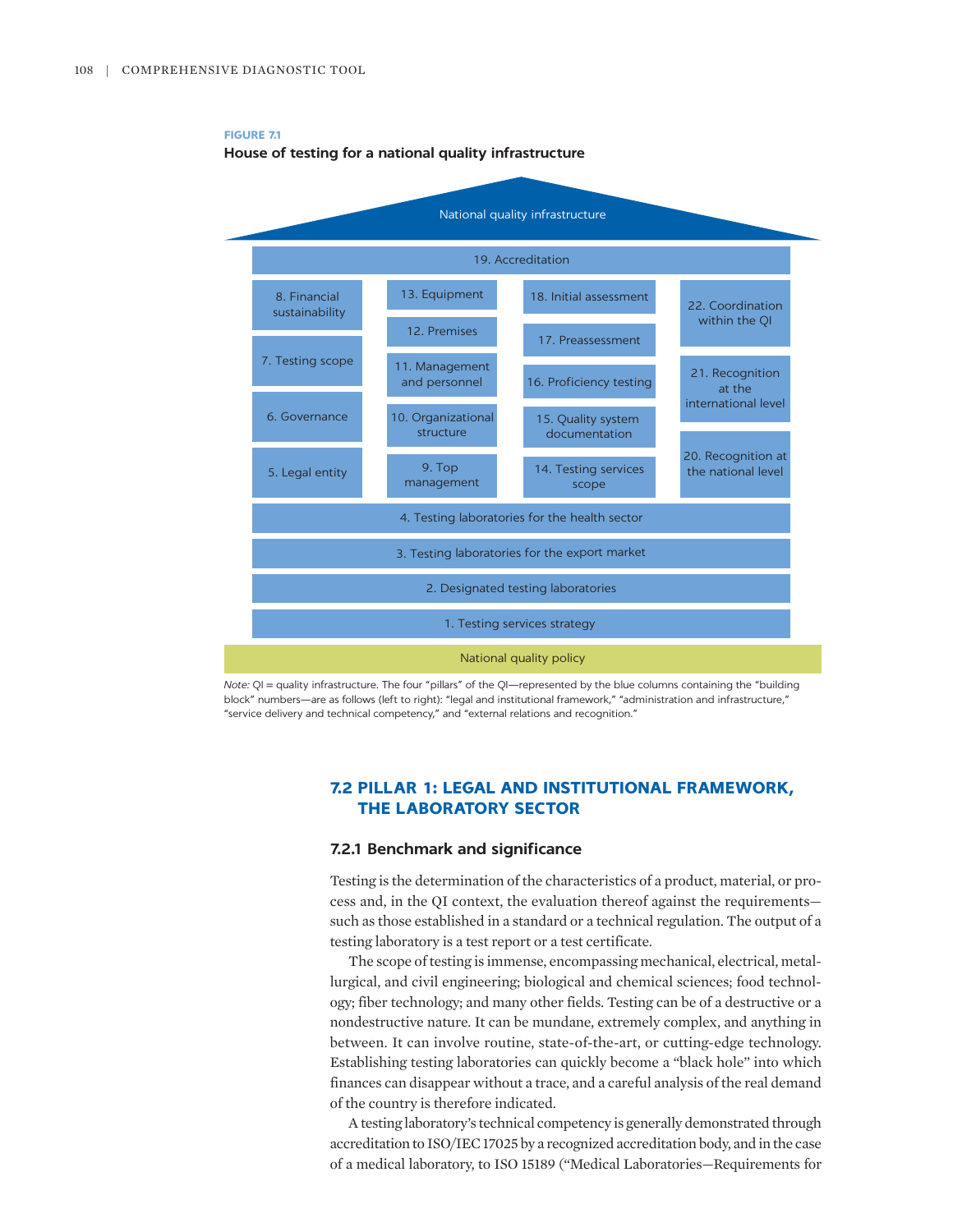Quality and Competence"). It can also be recognized in terms of peer evaluation, depending on the recognition system requirements. Interlaboratory comparisons or proficiency testing are important elements in both. Accreditation is generally one of the preconditions for the liberalization of testing services required for the implementation of technical regulations, the other element being the designation of such testing laboratories by the authorities.

## **7.2.3 Testing services strategy (building block no. 1)**

#### *What is meant*

Major | Following on from the quality policy (see module 10 of the QI Toolkit), a testing services strategy gives meaning to the implementation of the quality policy regarding the establishment of technically competent testing laboratories in both the public and private sectors. The testing services strategy is about

- Making the right choices regarding the overall approach to the use of testing laboratories in the country;
- Getting the mix right between public and private sector testing laboratories;
- Using accreditation to designate testing laboratories providing services in the regulatory domain; and
- Building capacity in testing laboratories to provide required testing services in the most innovative, effective, and efficient way.

#### *How can it be demonstrated?*

The testing laboratories' strategy can be seen as an intended plan to set a pattern, create a unique position, follow a specific perspective, and implement a specific tactic—all to enable the government and the private sector collectively to make a difference to a critical mass of the right customers and to connect their purposes with those of their customers and external stakeholders (Minzberg, Ahlstrand, and Lampel 1998).

The strategy should take cognizance of the demonstrated needs of the country regarding testing services in important sectors (for example, the regulatory domain, main export sectors, health sector, law enforcement, industrial sector, and so on). The strategy should give appropriate space for the private sector to establish laboratories, even for testing services required in regulatory work. The system of designating testing laboratories for technical regulation implementation should be detailed. Priority development sectors should be identified and government support provided for the development of testing laboratories by the private sector.

The testing laboratories strategy should be a formal document approved at least by the relevant ministries and, in most countries, by the cabinet because it will be cross-cutting with respect to ministries in its implementation. The testing laboratories strategy should be publicly available—that is, on the relevant ministry website or in hard copy. The activities, business plans, and budgets of the various ministries regarding public laboratories should be aligned with the testing laboratories strategy. The private sector will make its own business plans depending on the space it is given in the strategy.

#### *Existing information/reporting/monitoring*

- Relevant government policies, strategies, and implementation plans
- Review of the extent of government laboratory capacity and capabilities
- Relevant ministry (for example, Trade and Industry, Science and Technology, and so on) websites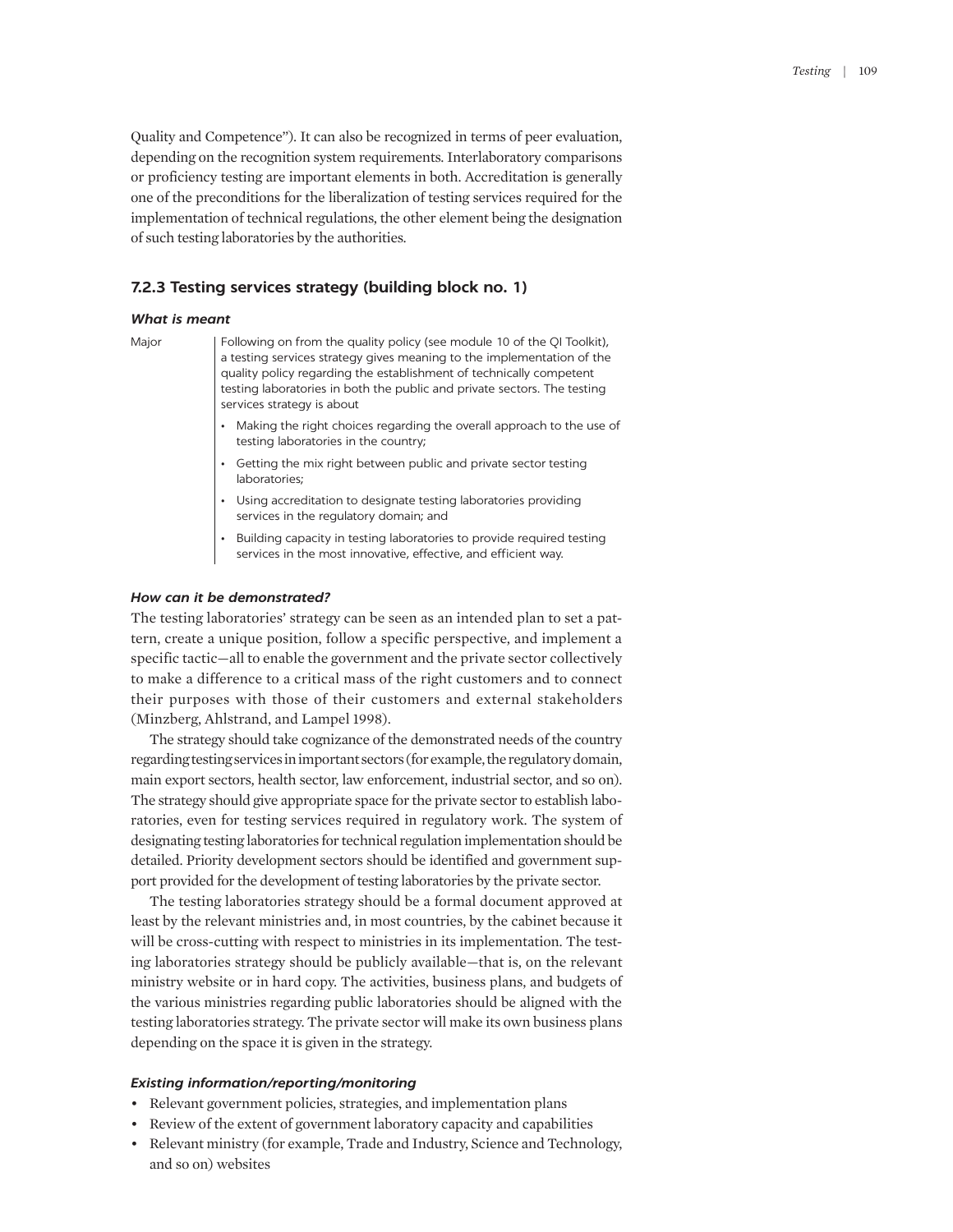## **7.2.4 Designated testing laboratories (building block no. 2)**

#### *What is meant*

Major | Testing laboratories mandated to provide testing services in the regulatory domain should be designated by the relevant authorities based on their technical competence (that is, accreditation) and their legal liability in the country.

## *How can it be demonstrated?*

Regarding the laboratory services sector as a whole, an important element that needs to be defined in a legislative instrument is the use of accreditation as one of the preconditions of designating laboratories providing testing services for regulatory purposes. Such testing services may be required in technical regulation implementation, health and safety systems, environmental controls, transportation, building and construction, legal metrology, and the imposition of legal proceedings based on measurement and testing. In addition to their technical competence, designated laboratories should be able to be held legally liable in the country regarding the integrity of their services.

## *Existing information/reporting/monitoring*

- Accreditation Act, decree, regulation, or similar law, if relevant
- Relevant legislative instruments of ministries
- Official lists of designated laboratories for the regulatory domain

# **7.2.5 Testing laboratories for the export markets (building block no. 3)**

#### *What is meant*

Major | Testing laboratories to provide testing services for major exported products are recognized by the export market authorities.

## *How can it be demonstrated?*

The export market frequently demands testing and certification of products before they can be legally exported and marketed. A variety of systems exist through which local testing laboratory results are recognized by the authorities in the export markets. Typical examples include the testing of meat and fish products for the European Union (EU); testing of automotive components within the United Nations Economic Commission for Europe (UNECE) 1958 Agreement; safety of electrical products under the International Electrotechnical Commission (IEC) System of Conformity Assessment Schemes for Electrotechnical Equipment and Components (IECEE); the IEC System for Certification of Equipment for Use in Explosive Atmospheres (IECEx); the International Organization for Legal Metrology (OIML) Certificate System for Measuring Instruments; and many more.<sup>1</sup> The most relevant of these for the country should be identified, and recognition should be sought and maintained.

#### <span id="page-5-0"></span>*Existing information/reporting/monitoring*

- Export policies and strategies
- Recognition agreements between the government and export market authorities
- Official lists of recognized laboratories in the export markets
- Lists of recognized testing laboratories of the IEC and OIML schemes, the European Commission, the UNECE 1958 Mutual Recognition Agreement, and so on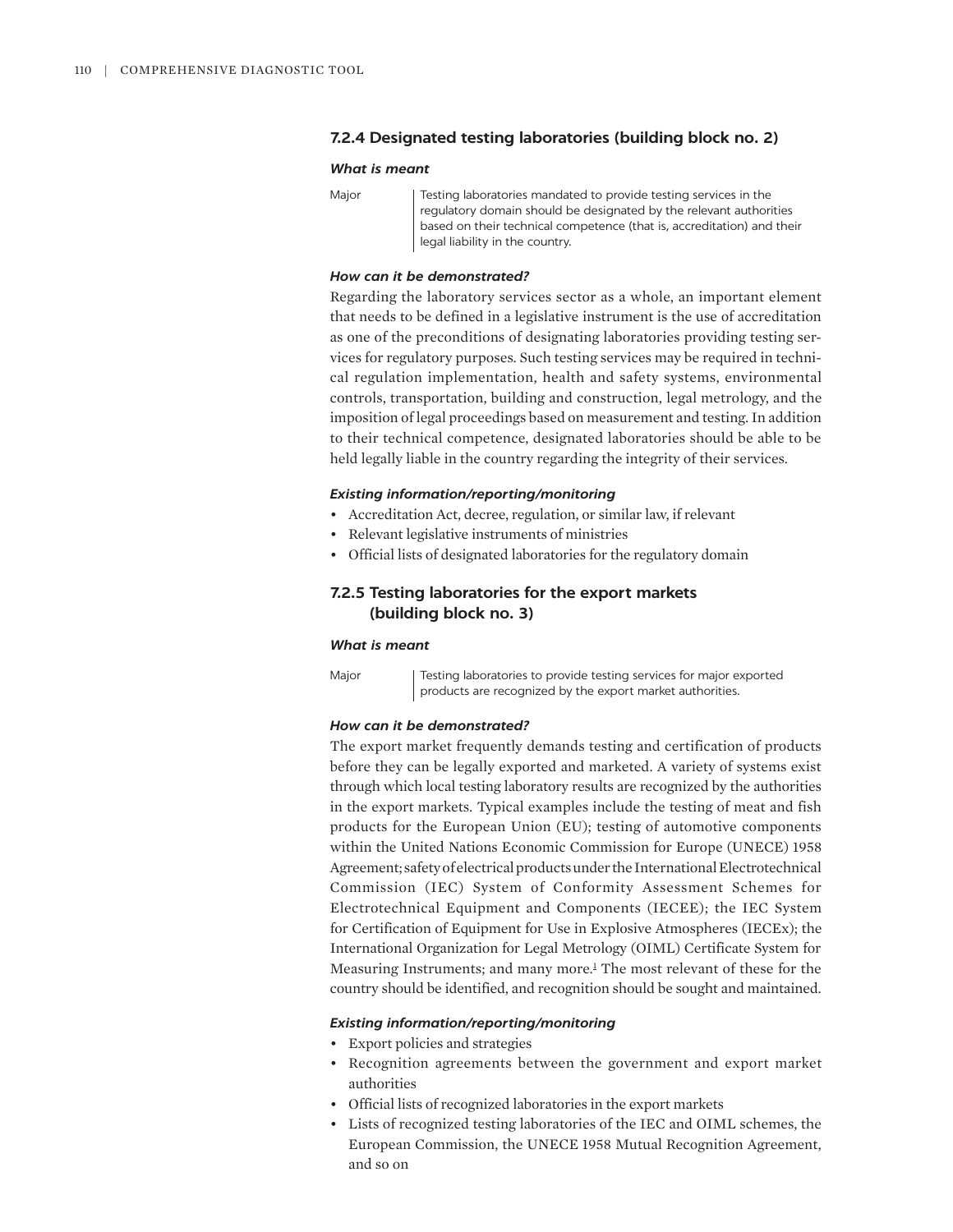## **7.2.6 Testing laboratories for the health sector (building block no. 4)**

## *What is meant*

Major | Medical laboratories to provide testing services for the health sector are technically competent and are recognized by the health authorities.

#### *How can it be demonstrated?*

Testing laboratories in the health sector have a vital role to play in providing proper health services to the population. These can be independent medical or pathology laboratories or laboratories attached to hospitals and other health service providers. These medical laboratories should be technically competent and should be designated by the relevant health authorities, such as the Ministry of Health, for example. Technical competency for medical laboratories is determined by accreditation to ISO 15189 by a recognized accreditation body. Thereafter, the medical laboratory is designated by the relevant authority to provide testing services in the health sector.

#### *Existing information/reporting/monitoring*

- Legislation regarding medical laboratories
- Ministry of Health (or similar agency) decrees or regulations
- Official lists of designated laboratories in the health sector
- Official lists of accreditation bodies for ISO 15189-accredited laboratories

# **7.3 PILLAR 1: LEGAL AND INSTITUTIONAL FRAMEWORK, INDIVIDUAL LABORATORIES**

## **7.3.1 Benchmark and significance**

When considering individual laboratories, it is important that they clearly define the scope of their services. To be recognized, testing laboratories have to demonstrate their technical competency; that is, they need to be accredited. Their accreditation will be defined in line with their scope.

Their financial sustainability is an important parameter, and especially public laboratories should be given the freedom to determine the pricing of their services in accordance with the market. In other words, the government should not ask them to offer testing services below market prices. Small and medium enterprises (SMEs) that require financial support to have products, materials, and processes tested may be given such support, but it should not be through low pricing of public laboratories' testing services.

## **7.3.2 Legal entity (building block no. 5)**

## *What is meant*

Major | Testing laboratories shall be a legal entities, or defined parts of legal entities, such that they can be held legally responsible for the outcome of their testing services. Testing laboratories can be either public or private sector entities.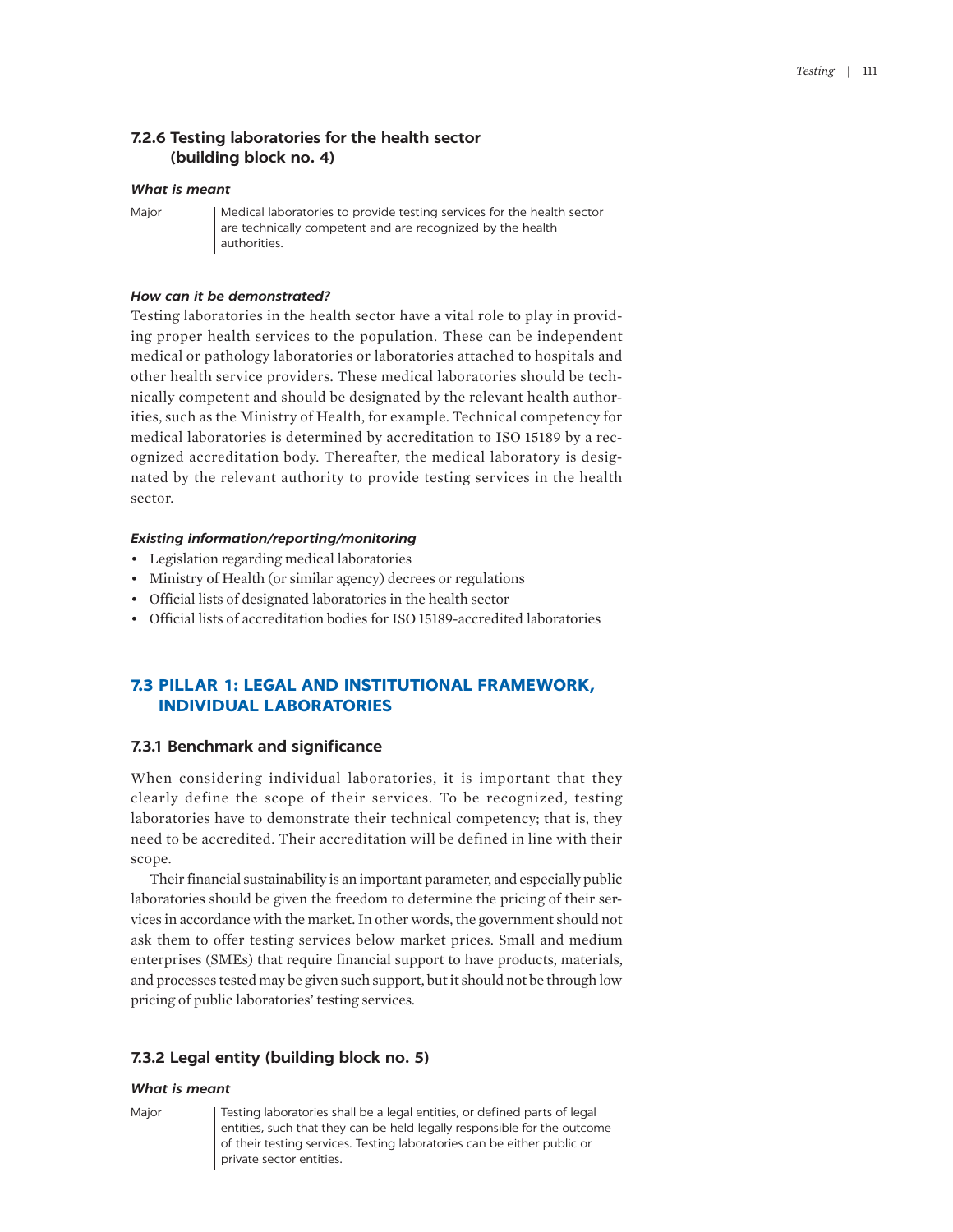#### *How can it be demonstrated?*

Individual testing laboratories shall be established by legislation or articles of incorporation, depending on whether they are public or private sector entities. The legislation or articles of incorporation must define the governance, financial provisions, and responsibilities and functions of the testing laboratory. Being able to demonstrate their legal organizational form is a prerequisite for accreditation.

## *Existing information/reporting/monitoring*

- Relevant legislative instruments of ministries
- Relevant articles of incorporation

## **7.3.3 Governance (building block no. 6)**

#### *What is meant*

|       | Fundamental   The testing laboratory should have a governance structure in charge of |
|-------|--------------------------------------------------------------------------------------|
|       | strategy approval and overall fiduciary responsibilities, whether it is              |
|       | appointed by a relevant ministry, by the parent ministry, or by                      |
|       | shareholders.                                                                        |
| Major | Good governance models suggest that the members of the governance                    |
|       | structure should be individuals with specific knowledge regarding                    |
|       | testing and market realities.                                                        |

## *How can it be demonstrated?*

A testing laboratory can be a department or division within a ministry, an independent public sector entity or a part thereof, or a private sector entity. Each of these will have a different governance structure, depending on the extent of its independence. Whatever the case, the governance structure should have the authority to determine the strategy for the testing laboratory, approve the business plans and budget, and exercise overall fiduciary responsibility over the testing laboratory.

#### *Existing information/reporting/monitoring*

- Legislative instrument establishing the testing laboratory, if relevant
- Articles of incorporation, if relevant
- Government decisions or decrees, if relevant
- Official organizational structure
- Annual reports of the testing laboratory

## **7.3.4 Testing scope (building block no. 7)**

## *What is meant*

Fundamental | Testing laboratories must be clear regarding the scope of their testing services. The scope should be aligned with demonstrable needs, as determined by a demand survey; it determines resource requirements and forms the basis of the testing laboratory's accreditation.

# *How can it be demonstrated?*

The overall scope of testing services is immense, from very high technology to the mundane, covering a wide spectrum of sectors and technologies. It is virtually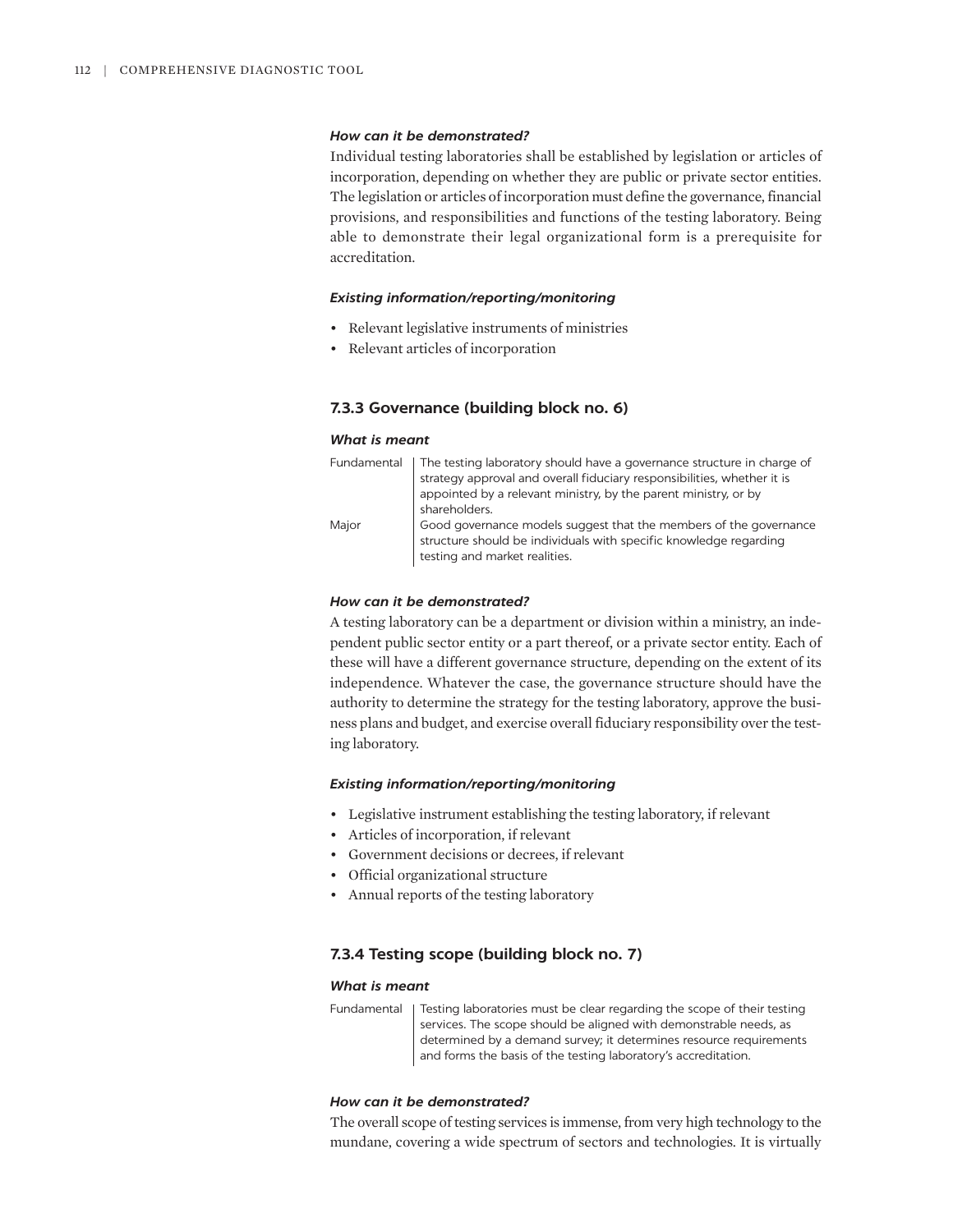impossible for the testing laboratory, even an institute, to offer testing services that cover the whole spectrum. The testing laboratory has to clearly define the scope of its testing services, and these should be aligned with demonstrable needs of its chosen customer base. The scope will determine laboratory accommodation requirements, environmental controls, the level of scientists and technical staff, proficiency testing, and ultimately accreditation requirements. The defined scope is therefore fundamental regarding everything else that follows.

#### *Existing information/reporting/monitoring*

- Official description of the scope of testing services offered
- Accreditation scopes
- Testing laboratory business strategy and plans
- Testing laboratory annual budgets

## **7.3.5 Financial sustainability (building block no. 8)**

#### *What is meant*

Fundamental | The finances for establishing the testing laboratory can be provided from government sources or through financial support from industry. Once operational, the testing laboratory should become financially self-sufficient. An exception would be a testing laboratory that is considered a strategic necessity for the country or a sector, even though the amount of business will not cover its costs.

#### *How can it be demonstrated?*

Establishing a testing laboratory is an expensive business. Hence, governments are frequently called upon to provide such funding, especially in low- and middle-income countries. Once established, the testing laboratory should be able to become self-sufficient as quickly as possible; government subsidies should not be necessary for its medium- and long-term existence. Income should cover operational costs fully and should provide for the maintenance and renewal of costly testing equipment on a regular basis.

An exception would be a laboratory that is strategically important for the country but for which the amount of testing services cannot cover costs. Such laboratories are the exception and are usually to be found in high-technology sectors. The government should identify such laboratories and provide for their continued existence as long as the strategic need remains valid. It is also quite possible for a producer association to establish a laboratory rather than just one producer doing so—for instance, a sophisticated cement-testing laboratory established by the Cement Producers Association.

SMEs frequently find it difficult to pay for testing services. Hence, many governments wish to support the SME sector by subsidizing testing fees. Such support should not come from providing below-cost testing services by public laboratories because this will negatively affect the laboratories' financial sustainability, distort the market, and constrain the establishment of private sector testing laboratories. Such financial support, if necessary, should be provided directly to the enterprises or to the service.

The overall financial situation of the testing laboratory of the past three to five years would be a good indication of the financial sustainability of the laboratory. The situation should show a positive trend over the years under review.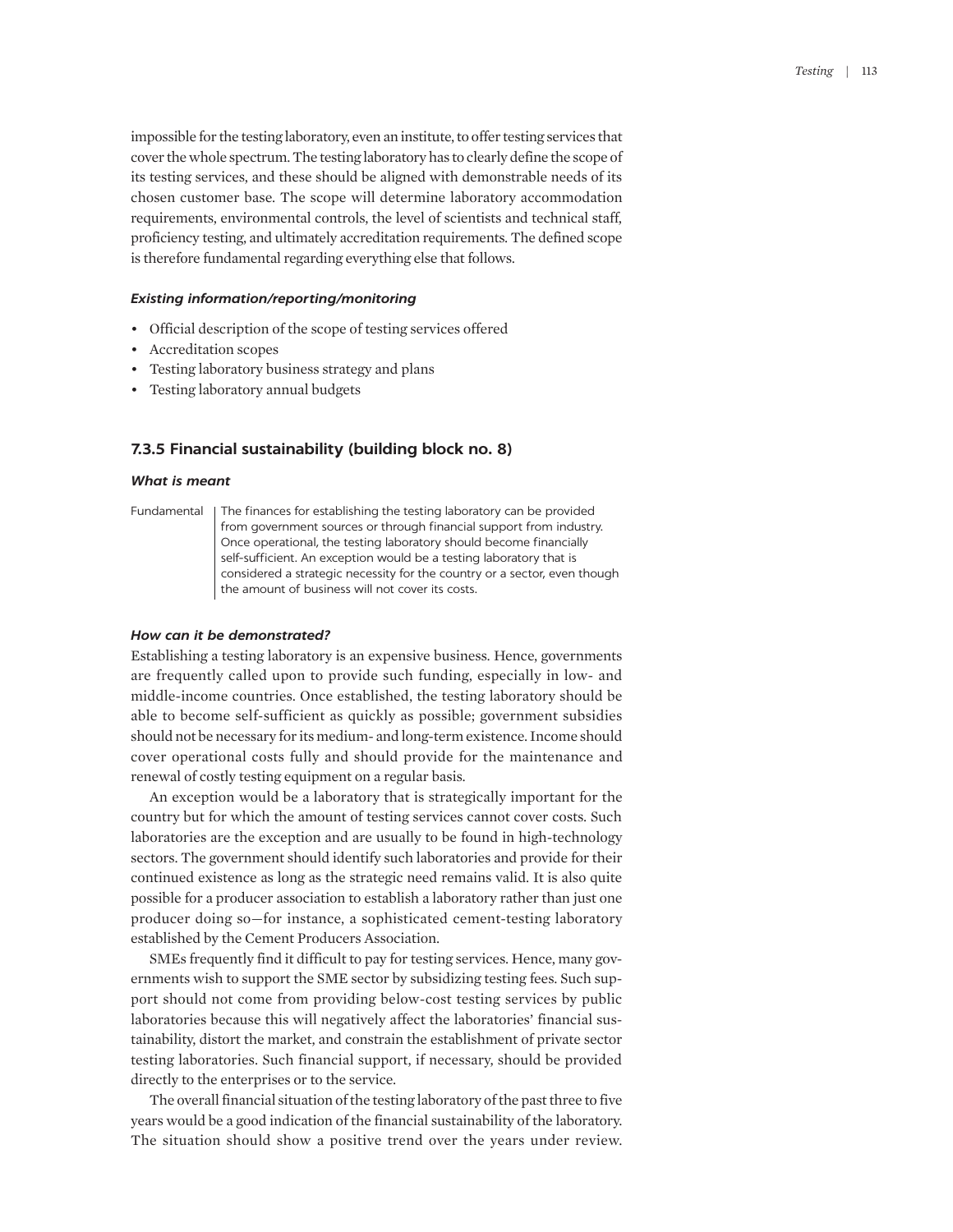A positive trend in the income generated from testing services would be a further indicator, as would business plans for future developments.

### *Existing information/reporting/monitoring*

- Annual government budget allocations
- Testing laboratory business plans
- Annual reports of the testing laboratory
- Monthly and annual financial statements of the testing laboratory

# **7.4 PILLAR 2: ADMINISTRATION AND INFRASTRUCTURE**

#### **7.4.1 Benchmark and significance**

The organizational structure of the testing laboratory must be conducive to providing the full complement of testing services included in its scope and required by its stakeholders. Good governance principles require the testing laboratory to have a top management, and the subject fields of its testing services suggest that the testing laboratory should have divisions dedicated to testing services in these fields.

Over and above these general guidelines, the testing laboratory has to comply with the requirements relating to the organizational structures of ISO/IEC 17025 or any other relevant standards it wishes to be accredited for. These usually include adequate supervision of testing personnel by persons well versed in the methods and procedures of the defined testing scopes, and the testing laboratory will have to demonstrate that its personnel are free from any undue commercial, financial, and other pressures that might influence their technical judgment.

The demands regarding premises are fundamental to the quality of the laboratory's testing work and are intimately related to the type of testing conducted. The premises must not only comply with stated and strict requirements; environmental controls are very much part and parcel of it as well. These vary widely from the very mundane to extremely sophisticated, depending on the type of testing to be conducted. It is therefore not possible to list details in this diagnostic tool. Knowledgeable experts will have to be consulted on a case-by-case assessment.

## **7.4.2 Top management (building block no. 9)**

#### *What is meant*

```
Major | The top management of the testing laboratory—whether a single
   person in a small laboratory or a number of people in a larger 
   organization—is responsible for the technical management of the 
   laboratory and is accountable for the quality and integrity of its services. 
   Effective communication channels must exist between the top 
   management and personnel, as well as between top management and 
   higher-level management or governance structures.
```
## *How can it be demonstrated?*

There is no standardized list of the major functions and responsibilities carried out by the top management, but some typical functions include the following:

• Supports operations and administration of the testing laboratory governance structures by advising and informing its members and interfacing between governance structures and personnel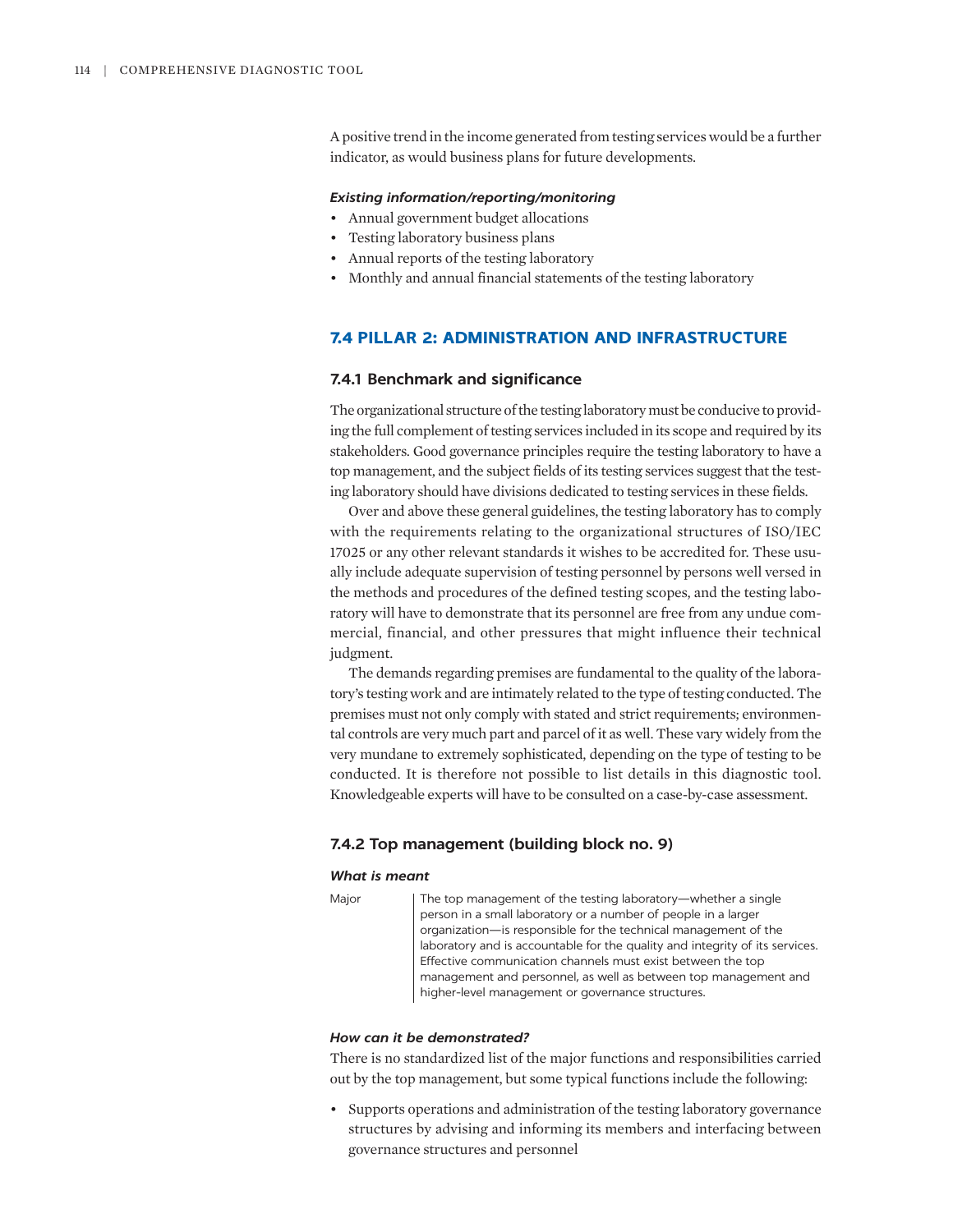- Oversees the development, marketing, promotion, delivery, and quality of testing services
- Recommends the annual budget for approval and prudently manages the testing laboratory's resources within those budget guidelines
- Effectively manages the human resources of the testing laboratory according to authorized personnel policies and procedures
- Assures that the testing laboratory and its mission and services are consistently presented using strong, positive images to relevant stakeholders
- Oversees the identification of resource requirements and possible funding sources, including ascertaining strategies to approach funders

## *Existing information/reporting/monitoring*

- Governance structure decisions and minutes
- Official top management job descriptions
- Agreed-upon top management key performance indicators

## **7.4.3 Organizational structure (building block no. 10)**

### *What is meant*

Major Testing services cover a wide range of subject fields. It therefore follows that a testing laboratory's organizational structure of should have divisions that optimally support its scope of services and groupings within it.

## *How can it be demonstrated?*

Good management practice suggests that the organizational structure of the testing laboratory should take cognizance of groupings within its scope of services. Such a structure would also facilitate the accreditation process. An important element is the appointment of a quality manager who has the defined responsibility and authority for ensuring that the quality management system is implemented and followed at all times. The quality manager must have direct access to top management who make decisions on laboratory policy or resources.

#### *Existing information/reporting/monitoring*

- Approved organizational structure
- Governance structure decisions
- Financial system documentation

## **7.4.4 Management and personnel (building block no. 11)**

#### *What is meant*

Major **Testing is technology combined with a people-based activity operating** within specified scopes. The management and personnel must therefore have the appropriate skill sets assured by appropriate training, qualifications, and experience. These would include management and technical knowledge, as required by the various activities within the testing laboratory's scopes.

## *How can it be demonstrated?*

In the first place, the testing laboratory should operate with an organizational structure approved by its governance structures. For each of the positions, the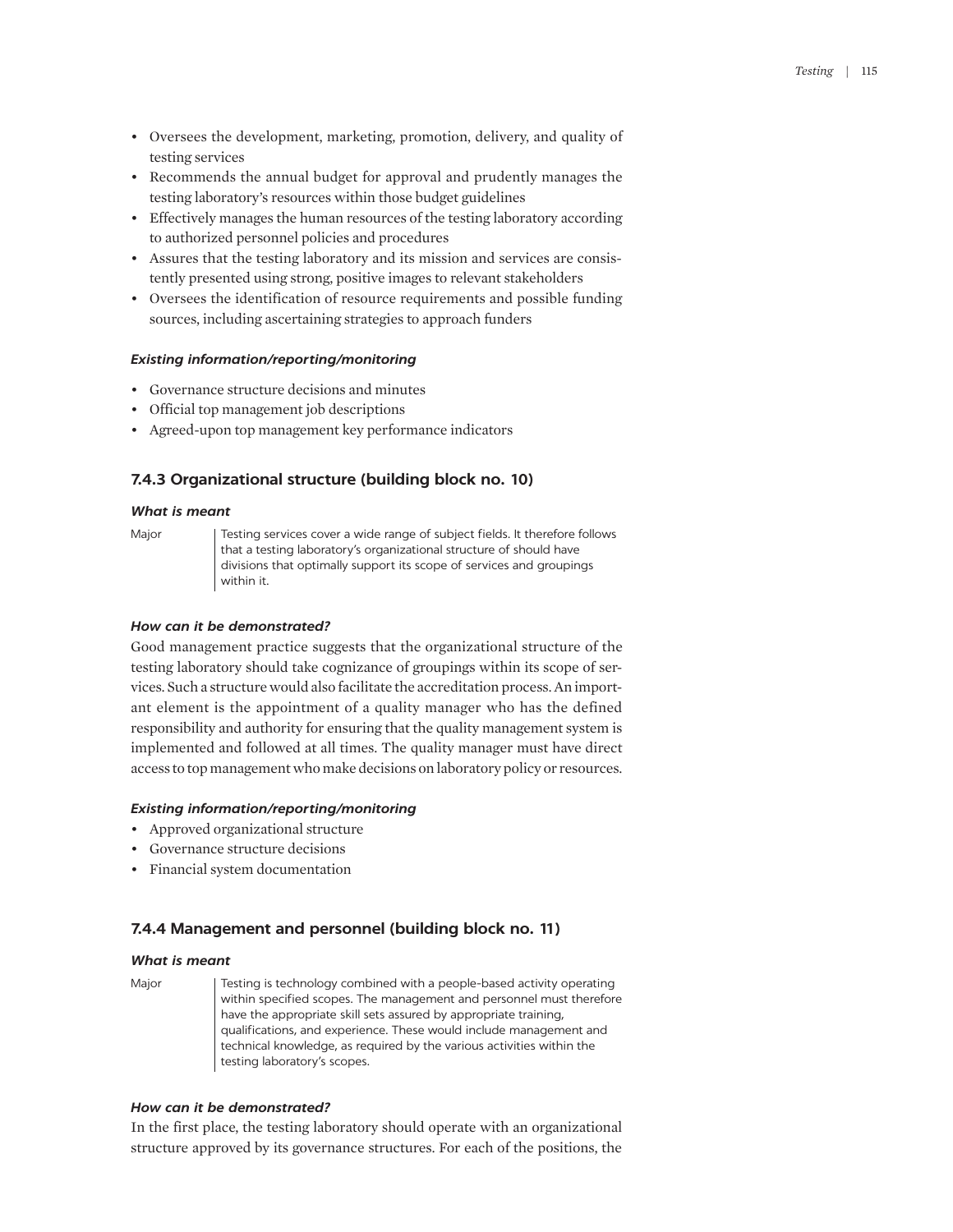skill set (qualifications, training, and experience) should be clearly and formally stated. The administrative staff should not be more than 20 percent of total staff; the major proportion should be technical staff.

Second, there should be few staff vacancies on either the management or technical levels; more than 95 percent of those positions should remain filled. Anything less indicates that the testing laboratory cannot operate effectively or efficiently. Staffing challenges often include a lack of skilled people in the country, but even more so, inadequate remuneration (resulting in the departure of trained staff for more lucrative offers elsewhere).

Third, technical staff should have the necessary skills set of education, training, and experience to be able to conduct testing procedures. In addition, accreditation criteria often require dual signatures on test reports or certificates, with the laboratory manager countersigning the work of the technical staff. This means that the managers should have the appropriate skill sets as well. These criteria are dependent on the testing scope of the laboratory, and detailed expert knowledge is required to evaluate them.

## *Existing information/reporting/monitoring*

- Approved organizational structure
- Approved criteria for technical staff
- Actual staffing levels
- Staff turnover figures

## **7.4.5 Premises (building block no. 12)**

## *What is meant*

Fundamental | The requirements for the laboratory accommodation depend heavily on the type of testing and its equipment. Typical issues that need to be considered include (a) access control to laboratories to ensure that samples are not contaminated and that the confidentiality of test results is ensured; (b) optimized environmental controls; (c) prevention of vibration and dust interference with test results; and (d) facilitation of cleaning operations. Expert advice is required to determine the details for each type of testing.

## *How can it be demonstrated?*

Laboratory accommodation requirements span the gamut from the mundane to the sophisticated. The requirements are very much dependent on the type of testing to be conducted, as follows:

- In most cases, accreditation requirements include access control to ensure that test results remain confidential in third-party laboratories.
- Access control may be required to ensure that samples are not contaminated, hence leading to erroneous results.
- Sensitive equipment, such as chemical balances, require special structures to limit vibrations that can influence results.
- The quality of the air (such as being dust-free) may be an issue for some tests.
- The quality of electricity supply (for example, required voltage) must be available within narrow limits for sensitive electronic equipment.
- Cleanliness requirements may indicate special types of laboratory furniture and floors or wall and ceiling coverings.
- Environmental controls, such as temperature and humidity, must be in place, ranging from the fairly simple to the extremely sophisticated.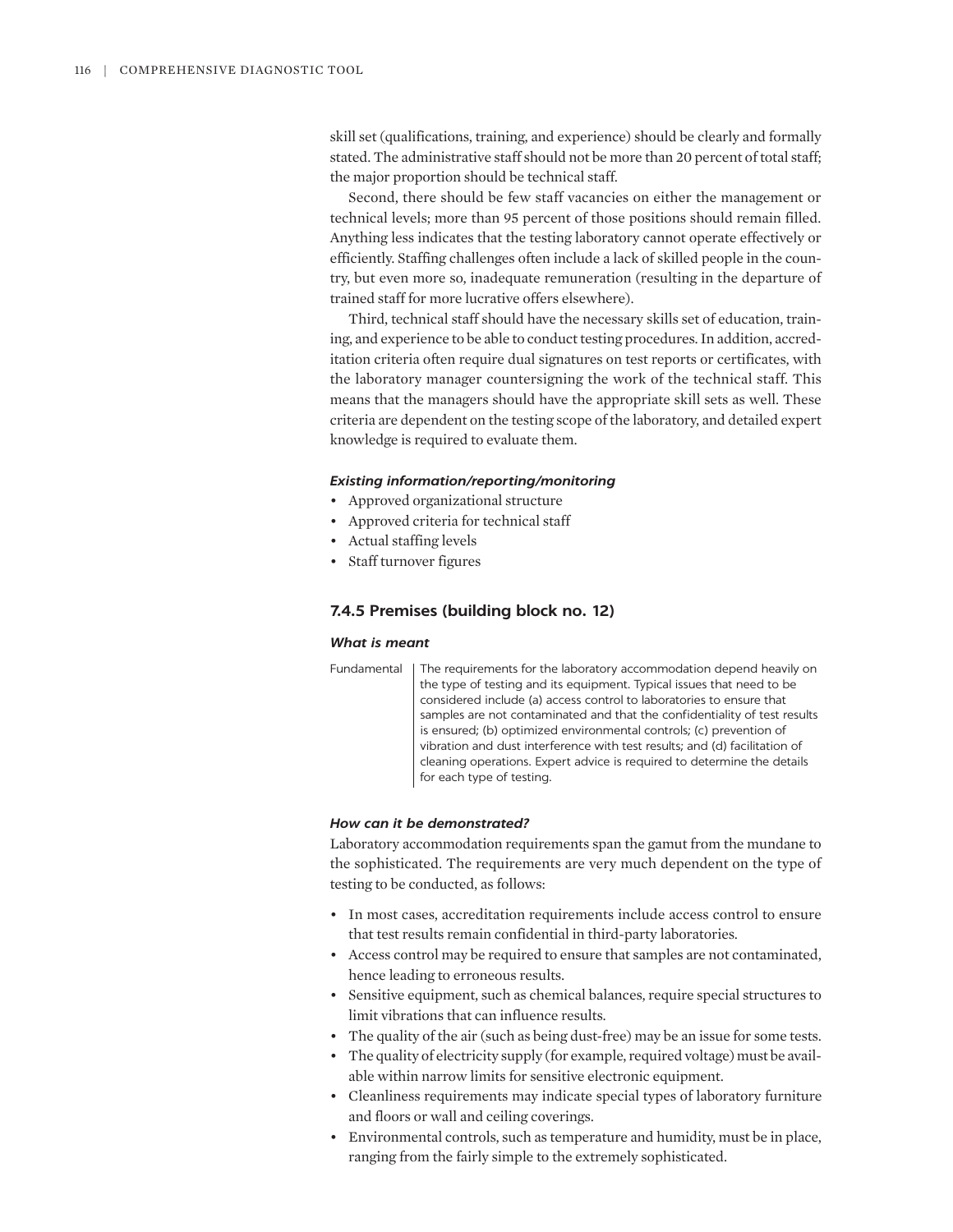The requirements are too numerous to provide a complete list. Hence, expert advice is essential to conduct an appropriate assessment based on the knowledge of the scope of testing to be conducted.

## *Existing information/reporting/monitoring*

• Review of laboratory accommodation in the light of defined requirements

## **7.4.6 Equipment (building block no. 13)**

## *What is meant*

Fundamental | The equipment requirements for the testing scope must be fulfilled in all known respects. New equipment has to be properly commissioned. Proper maintenance and calibration at defined intervals are a necessity to keep test equipment in full working order and at the required accuracy level.

#### *How can it be demonstrated?*

For each type of test, appropriate equipment must be provided. This needs to be properly commissioned, including initial calibration, when being installed to ensure that it operates with the required accuracy and repeatability. Thereafter, equipment needs to be properly maintained and recalibrated at intervals defined by the manufacturer or demanded by its accuracy requirements. Maintenance services can be in-house or contracted.

The same applies to calibration services. For some tests, calibration precedes every test, in which case calibration equipment or certified reference materials, as relevant, must always be at hand.

An interlaboratory information technology (IT) system may be indicated to enhance the continuous integrity and quality of testing results. Expert advice needs to be sought for the assessment of the equipment of a testing laboratory based on its defined scope of testing.

#### *Existing information/reporting/monitoring*

• Review of laboratory testing and IT equipment in the light of defined requirements

# **7.5 PILLAR 3: SERVICE DELIVERY AND TECHNICAL COMPETENCY**

#### **7.5.1 Benchmark and significance**

Accreditation by an independent and recognized accreditation body has virtually replaced all other recognition systems for testing laboratories (see building blocks no. 16 and no. 18). This may be accreditation to the ubiquitous ISO/IEC 17025 in general, ISO 15189 specifically for medical laboratories, or similar sector-based systems, thereby demonstrating the laboratory's technical competency. All of them require the implementation of a formal quality management system; the appointment of appropriately skilled personnel; interlaboratory comparisons to demonstrate the accuracy and repeatability of testing procedures; calibration and maintenance of equipment; and internal audit procedures to ensure continuous compliance.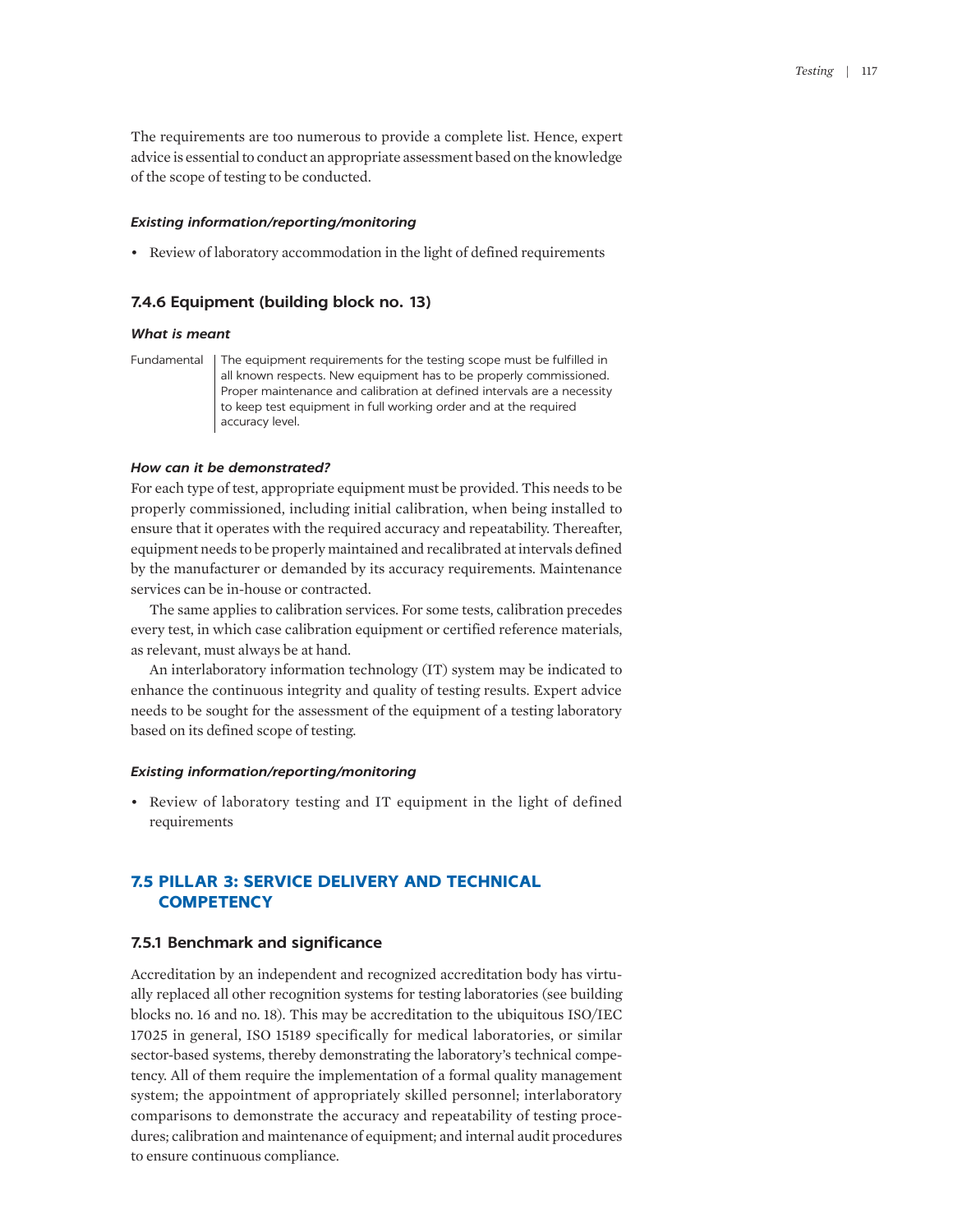## **7.5.2 Testing services scope (building block no. 14)**

#### *What is meant*

Fundamental The testing laboratory must have a clear description of the testing services it provides, including their applicability, whether they are performed in-house or on-site, and their level of accuracy.

## *How can it be demonstrated?*

The testing laboratory should clearly define the scope of its testing services. This should preferably be in terms of published standards, whether public or private, or whether national, regional, or international. The applicability of the testing services in various sectors, as well as the typical accuracy of such testing results, are important additions to the general information. This information should be publicly available or at the very least available to interested parties on request.

#### *Existing information/reporting/monitoring*

- Quality management system documentation
- Testing laboratory website
- Testing laboratory marketing material and brochures
- Accreditation records

# **7.5.3 Quality management system documentation (building block no. 15)**

#### *What is meant*

Fundamental | The quality management system documentation must comply with the requirements of the relevant accreditation standard.

## *How can it be demonstrated?*

The quality management system documentation is generally organized on three tiers, generically known as policy documents, procedures, and work instructions. These are supported by records of the test reports or certificates, calibration records, internal audit records, management review records, and records of nonconformities and others required by the relevant accreditation standard. A typical quality management documentation system for a laboratory is shown in figure 7.2.

The accreditation process usually includes an assessment of the quality management documentation, before a preassessment or initial assessment is conducted, to ensure that all the elements of the relevant accreditation standard are addressed. The testing laboratory normally has six months to rectify any nonconformities identified in the quality management documentation before on-site assessments are considered.

#### *Existing information/reporting/monitoring*

- Quality management documentation
- Internal audit results
- Management review records
- Accreditation records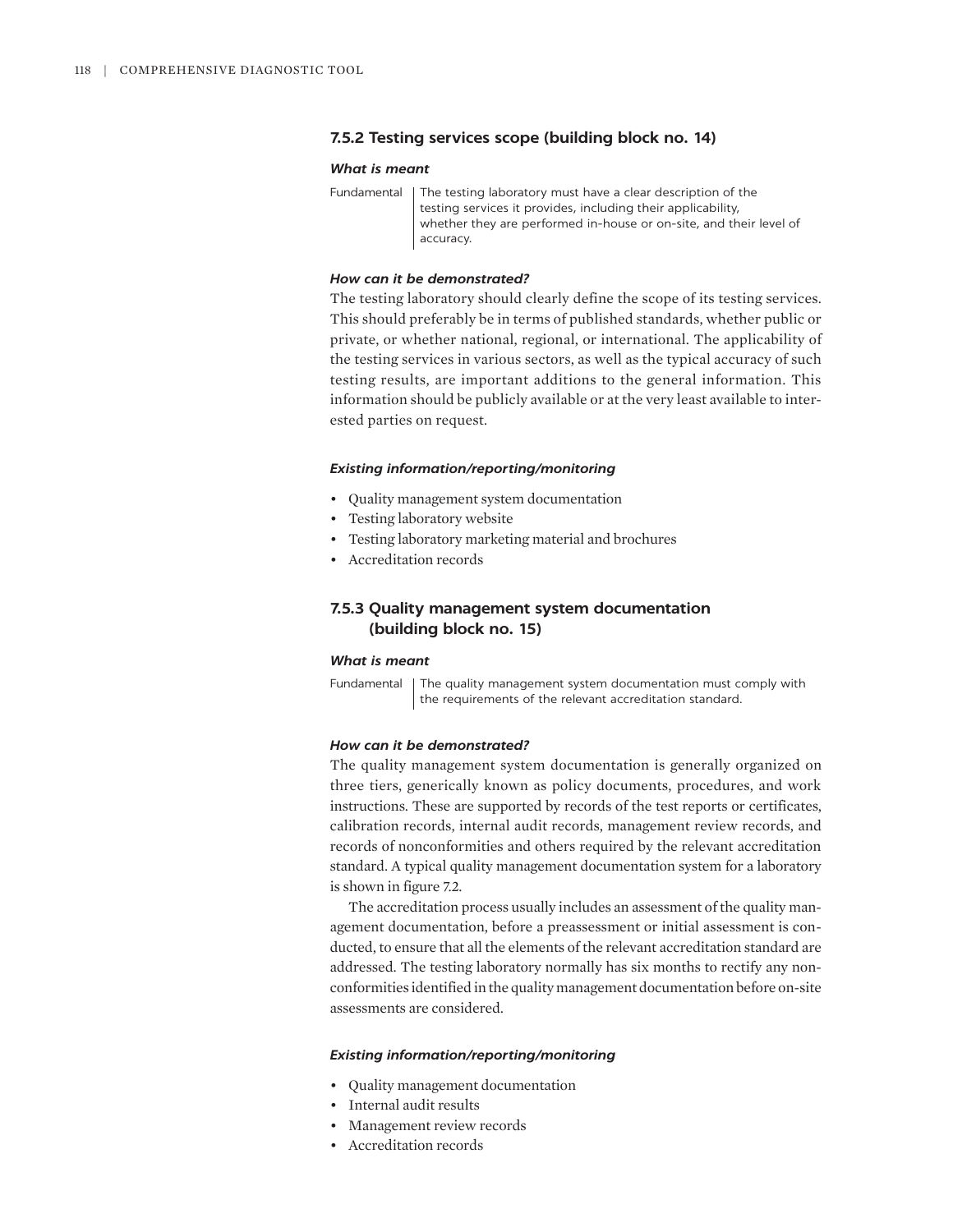#### **FIGURE 7.2**



**Typical testing laboratory documentation system**

*Note:* ISO/IEC 17025 = "General Requirements for the Competence of Testing and Calibration Laboratories."

## **7.5.4 Proficiency testing (building block no. 16)**

#### *What is meant*

Major | Proficiency testing is the use of interlaboratory comparisons to assess a laboratory's ability to perform tests and measurements competently. It is frequently the precursor to accreditation.

#### *How can it be demonstrated?*

Proficiency testing is defined in ISO/IEC 17043 ("Conformity Assessment— General Requirements for Proficiency Testing") as the use of interlaboratory comparisons to determine a laboratory's ability to perform tests and measurements competently—a benchmarking activity. It is also used to determine performance characteristics of test methods and assignment of values to reference materials.

It is used by laboratories to monitor their performance against laboratories providing similar services. Large multinational companies use it to ensure consistency of performance throughout the corporation, and accreditation bodies use it to complement their other assessment techniques, such as on-site assessment by technical assessors.

A number of organizations all over the world offer proficiency testing programs for laboratories. Some are open only to laboratories in the country or region, whereas others are open to any laboratory on a commercial basis. Some are offered for a narrow range of products or materials, whereas others provide more comprehensive programs.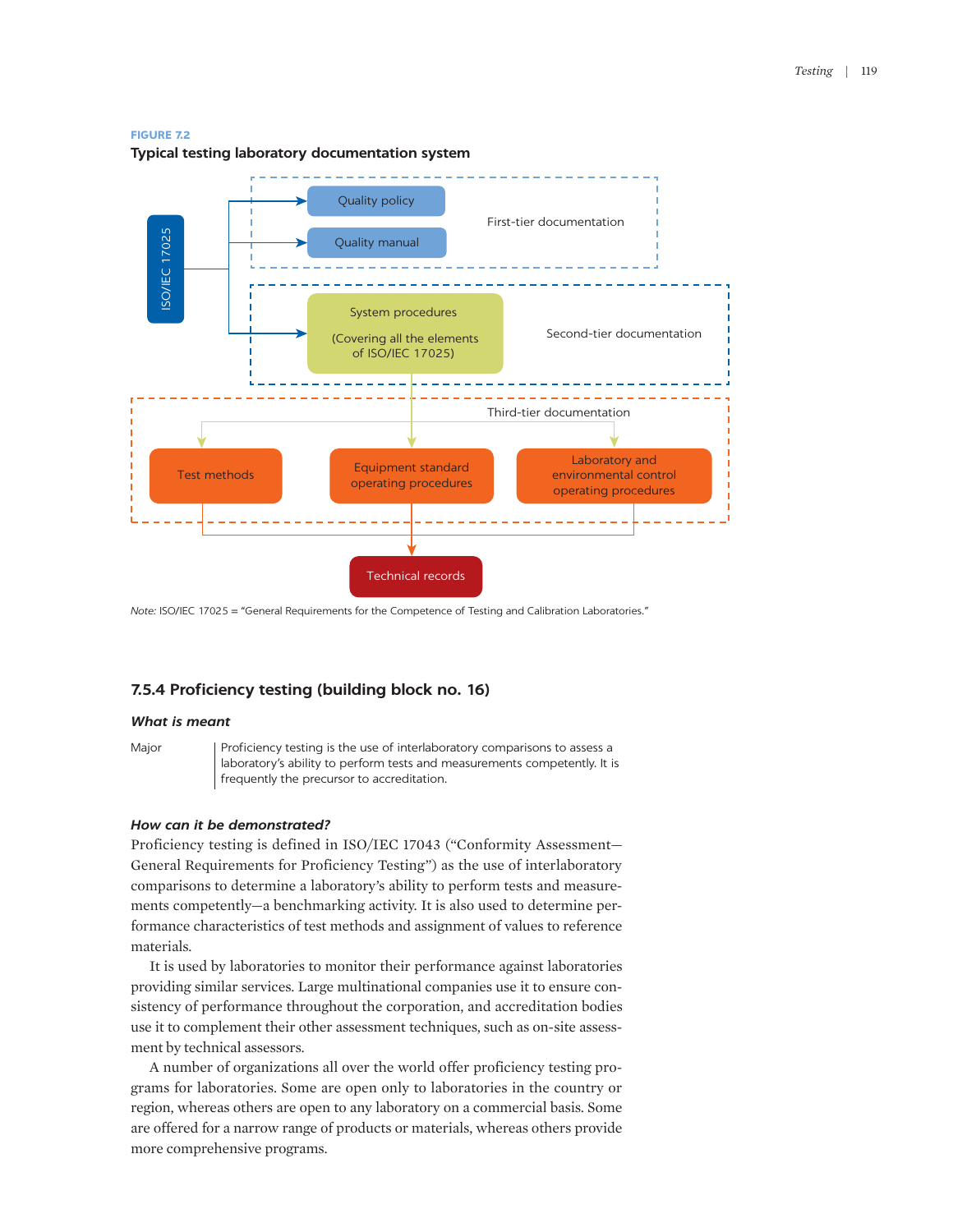Proficiency testing programs organized on a domestic level may suffer from an inadequate number of laboratories participating. Large-scale regional or international proficiency testing programs offer some advantages in this respect, but there are also challenges associated with participation, notably with delays in the transportation of samples and difficulties getting them through customs. Proficiency testing providers should also be accredited to ISO/IEC 17043. The choice for the individual laboratory must take all of these practical aspects into consideration.

#### *Existing information/reporting/monitoring*

- Proficiency testing participation records
- Interlaboratory comparison results
- List of proficiency testing providers in the country or region
- Accreditation assessment reports

#### **7.5.5 Preassessment (building block no. 17)**

#### *What is meant*

Major | A testing laboratory may request a preassessment before an initial assessment is conducted to determine whether a formal quality management system is in place.

## *How can it be demonstrated?*

Once the quality system documentation has been established, the testing laboratory may request a preassessment by the accreditation body. The preassessment is usually a one-day visit by the lead assessor of the accreditation body to determine whether a formal quality management system is in place, without determining whether the testing laboratory is competent to conduct the testing. In some cases, the accreditation body may require a preassessment as a precondition for the initial assessment. Nonconformities detected during the preassessment have to be corrected before an initial assessment can take place.

#### *Existing information/reporting/monitoring*

- Accreditation application
- Assessment result of the quality management system documentation
- Preassessment record
- Records of the closeout of nonconformities

## **7.5.6 Initial assessment (building block no. 18)**

## *What is meant*

Fundamental | The initial assessment for accreditation is an on-site visit by a team from the accreditation body to determine whether the quality management system documentation is fully operational and whether the testing laboratory is competent to conduct the testing defined in its scope.

#### *How can it be demonstrated?*

The initial assessment is conducted by an accreditation body team consisting of a team leader and technical assessors. The testing laboratory has to ensure that there are sufficient records to confirm that the system is implemented before the initial assessment. Most accreditation bodies also require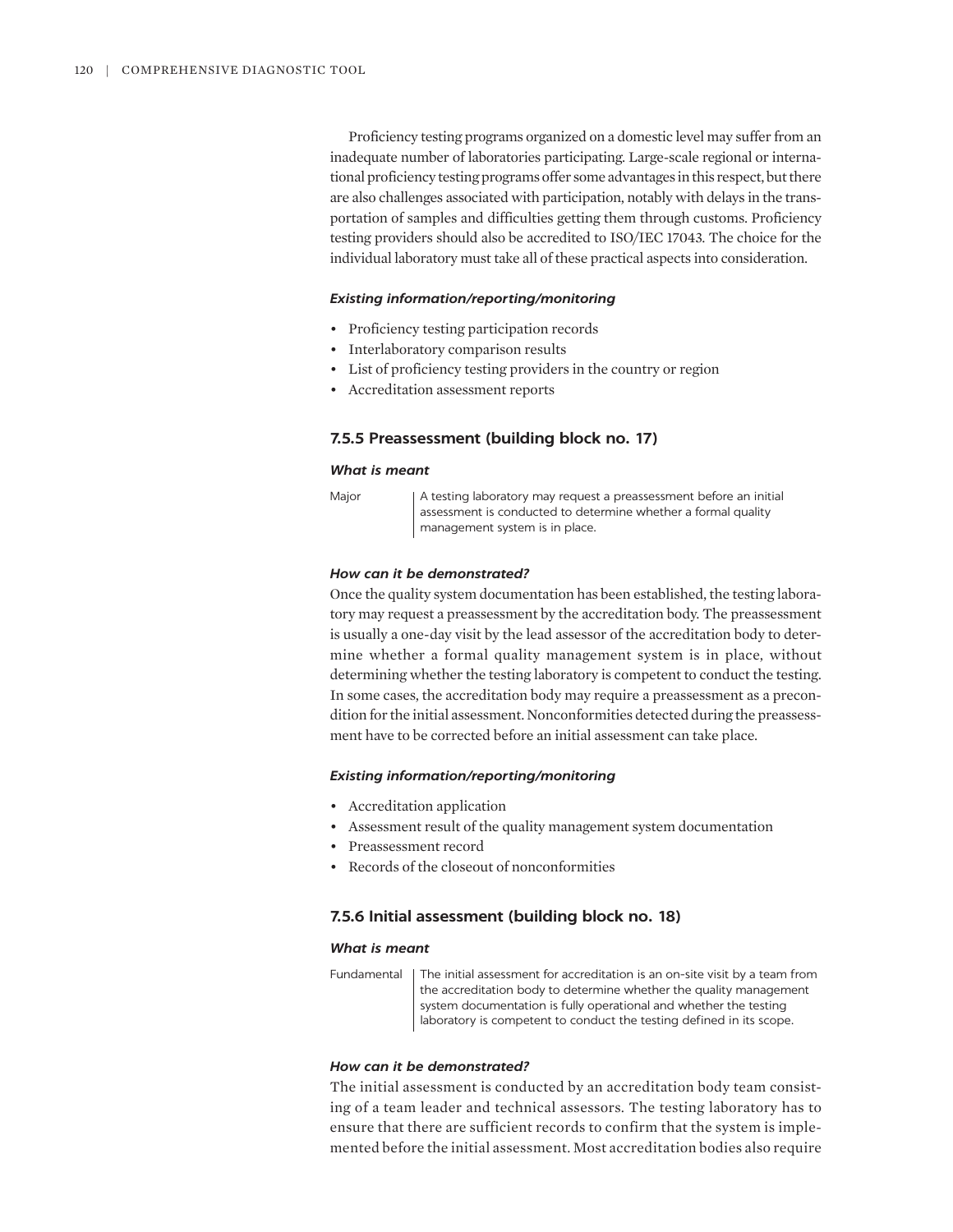a complete internal audit and management review cycle to have been completed.

The testing laboratory's staff will have to actually demonstrate to the technical assessors that they are competent to conduct the testing, and the testing laboratory should submit additional proficiency evidence to this effect. Any nonconformities identified during the initial assessment usually have to be demonstrably corrected within a period of six months; otherwise the complete initial assessment may need to be repeated.

#### *Existing information/reporting/monitoring*

- Initial assessment reports
- List of identified nonconformities
- Formal acknowledgment by the accreditation body that nonconformities have been closed out

## **7.5.7 Accreditation (building block no. 19)**

## *What is meant*

Fundamental | Once all nonconformities have been cleared, the accreditation body submits the assessment report to its approvals committee for a final decision. Should accreditation be granted, the testing laboratory receives an accreditation certificate carefully detailing its testing scopes, and its data are added to the publicly available information of the accreditation body.

## *How can it be demonstrated?*

The assessment report detailing all the findings of the assessment team, evidence of the correction of any nonconformities, and a recommendation for accreditation is submitted to the approvals committee of the accreditation body. If accreditation is granted, then the testing laboratory receives an accreditation certificate detailing its scope. The accreditation certificate usually has a validity of three to five years, during which follow-up assessments are conducted on an audit basis. An initial assessment is repeated to reissue the accreditation certificate.

Should the follow-up audits reveal nonconformities, the testing laboratory will be given a specified amount of time to rectify them. Failure to do so will result in the suspension of the accreditation, followed by the withdrawal of the accreditation certificate if no progress is achieved. During suspension, the testing laboratory may not claim accreditation status.

## *Existing information/reporting/monitoring*

- Initial assessment reports and records
- Records of closeout of nonconformities
- Accreditation certificate
- Public records of accreditation body

# **7.6 PILLAR 4: EXTERNAL RELATIONS AND RECOGNITION**

## **7.6.1 Benchmark and significance**

Whereas accreditation may be a precondition for the recognition of the competency of a testing laboratory in the nonregulated market, further steps are frequently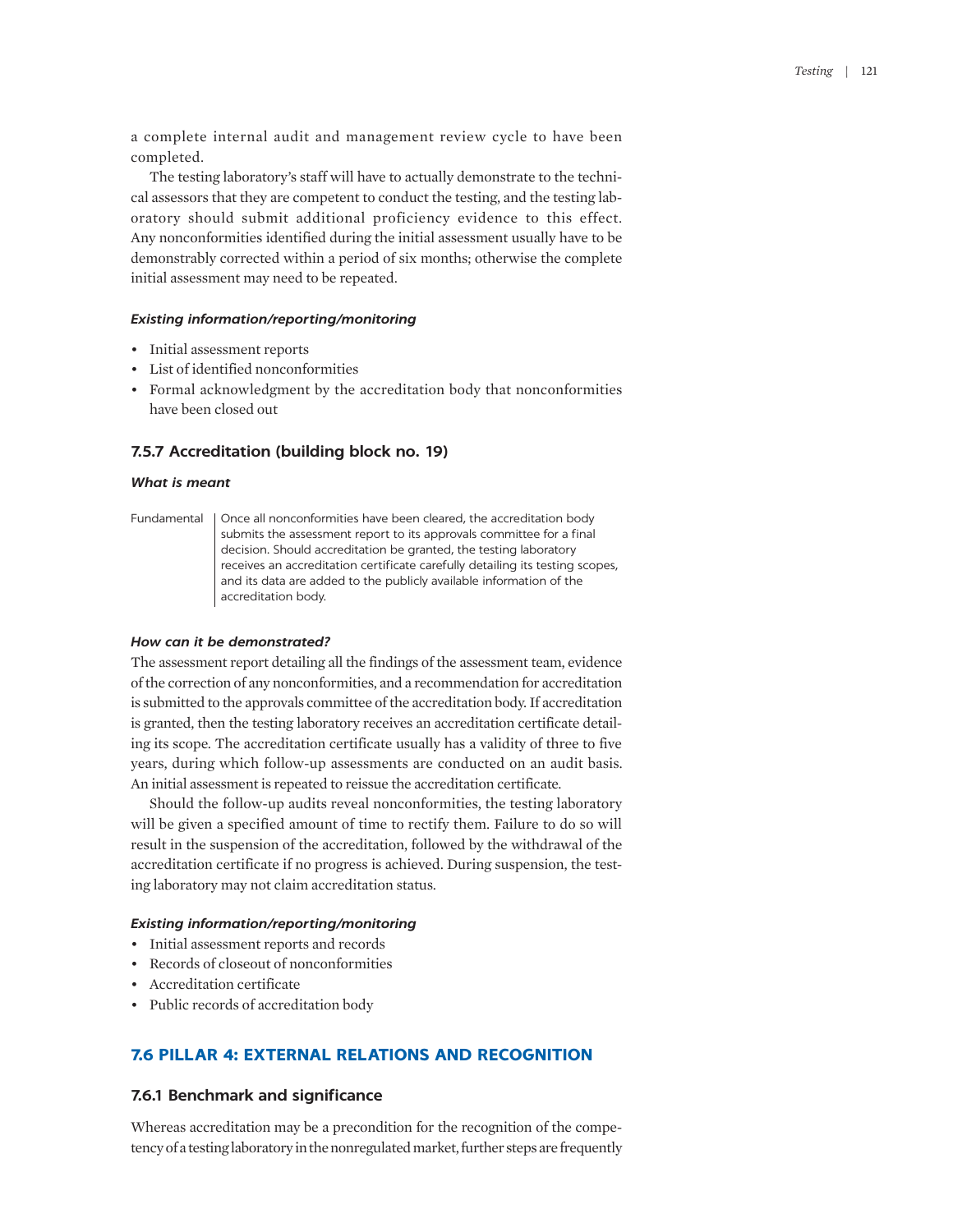necessary in the regulated market. These have to do with the legal accountability of the testing laboratory once it starts providing test services to support the implementation of technical regulations or sanitary and phytosanitary measures.

The technical term for this official recognition by the authorities is "designation" (ISO/IEC 17000, "Conformity Assessment—Vocabulary and General Principles"). Countries may use others—for example, the "notified bodies" of the EU. Many multinational certification schemes have their own mechanisms to recognize testing laboratories providing test services in support of these schemes. Without such recognition, testing laboratories will find it difficult to penetrate these potentially lucrative markets.

#### **7.6.2 Recognition at the national level (building block no. 20)**

#### *What is meant*

Major | Recognition at the national level may be supported through accreditation to the relevant international standard. Recognition can be by the market, or it can go a step further in being designated by a governmental authority for specific testing services related to the implementation of regulations.

#### *How can it be demonstrated?*

Recognition at the national level has developed to the point where accreditation by a recognized accreditation body to the relevant international standard (such as ISO/IEC 17025, ISO 15189, or a similar standard) has overtaken all other types of recognition arrangements in importance, even though it is not the only criterion. Assessments by individual authorities against their own requirements, for example, are slowly being abandoned in lieu of an independent accreditation. Accreditation should be provided by an accreditation body (local or foreign) that is a signatory to the International Laboratory Accreditation Cooperation (ILAC) Mutual Recognition Arrangement.

In the regulated domain, recognition by regulatory authorities through designation is practiced in many countries, and it is usually based on accreditation plus some additional legal requirements not covered by accreditation, such as legal liability in the country, completed tax returns, and so on. Recognition by the market in the nonregulated domain is dependent on service delivery, price, and other factors subject to market forces—accreditation providing a measure of the technical competency of the testing laboratory.

## *Existing information/reporting/monitoring*

- Official lists of accredited testing laboratories
- Official lists of regulatory authorities in respect of designated testing laboratories

#### **7.6.3 Recognition at the international level (building block no. 21)**

#### *What is meant*

Major **Recognition at the international level can be achieved by various means.** Accreditation by an ILAC-recognized accreditation body is a good start. Sectoral arrangements have developed over the years—for example, the IEC schemes for electrotechnical products, the OIML schemes for legal metrology instruments, and the UNECE 1958 Agreement on the testing of automotive components.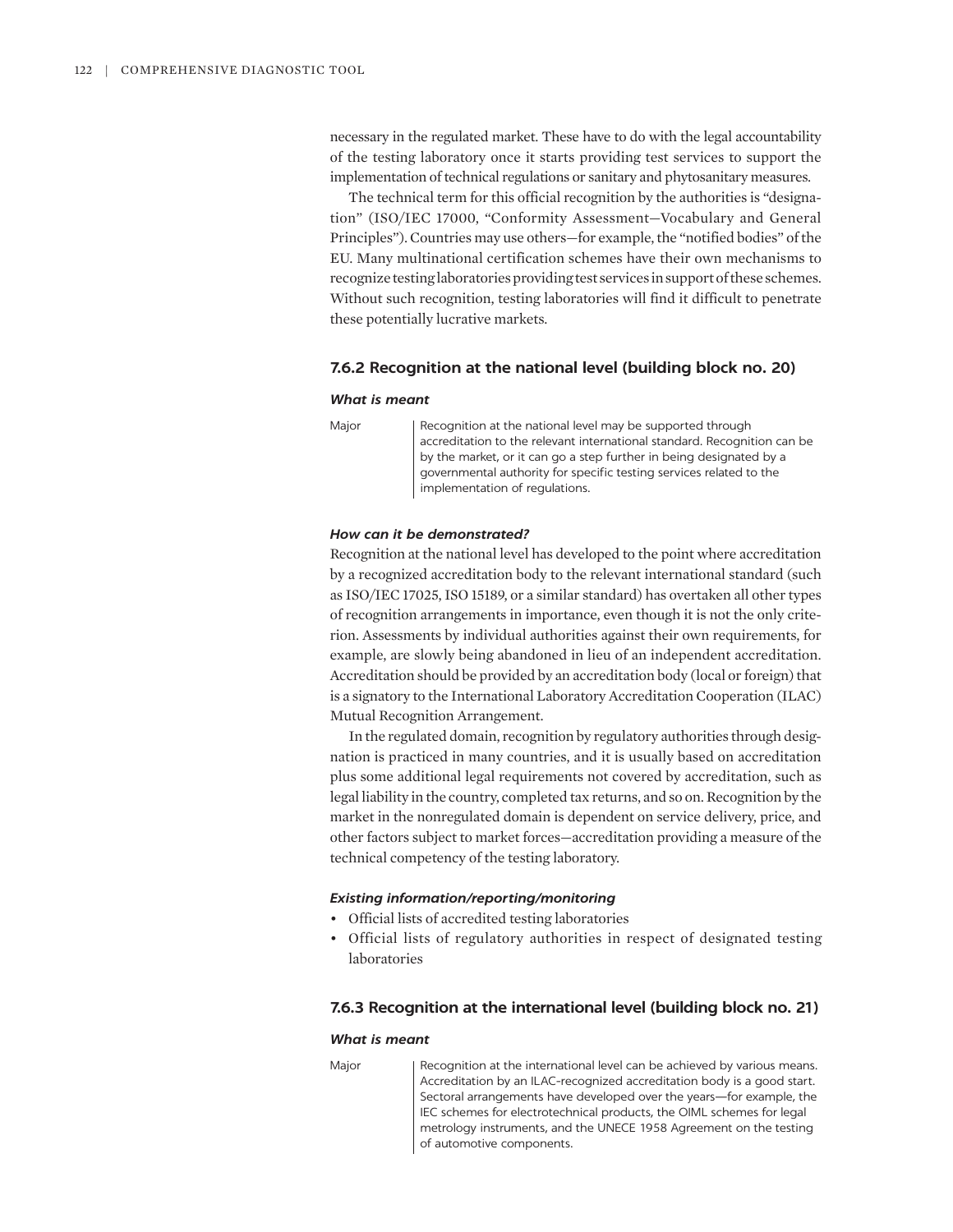#### *How can it be demonstrated?*

Accreditation by a recognized accreditation body (to ISO/IEC 17025 and ISO 15189, for example) facilitates the recognition of testing laboratory results by at least the other members of the ILAC Mutual Recognition Arrangement. Such accreditation may also facilitate recognition in countries not yet part of the Arrangement.

Other schemes with an international flavor have also developed over the years:

- The IEC developed a number of schemes, such as the IECEE (electrical and electronic equipment); IECEx (hazardous environments); Quality Assessment System for Electronic Components (IECQ); and System for Certification to Standards Relating to Equipment for Use in Renewable Energy Applications (IECRE). Through all of these schemes, products are tested once, and then the test results are accepted in all countries participating in the schemes as the basis for technical regulation.
- The OIML has a similar scheme for the testing of measuring equipment subject to legal metrology requirements.
- The UNECE 1958 Agreement, with a number of countries outside the United States being signatories, endeavors to do the same for automotive components.
- Food products destined for the EU must be tested by laboratories approved by the relevant European Commission Directorate.

These are not the only schemes operating at the international level, and a careful analysis of the main exports of the country will reveal the need for recognition of testing laboratory results and the concomitant international scheme for achieving the same.

## *Existing information/reporting/monitoring*

- Testing strategy and its implementation plans
- ILAC membership data
- Official data of the IEC and OIML schemes
- Official data of the UNECE 1958 Agreement and its signatory countries
- Other international recognition systems relevant to the country

## **7.6.4 Coordination within the QI (building block no. 22)**

#### *What is meant*

Minor | Coordination among the testing laboratories of the country is based largely on activities managed through voluntary associations.

## *How can it be demonstrated?*

A national testing laboratory association in which membership is voluntary can be helpful in coordinating some elements of laboratory activities—for example, lobbying governmental authorities, facilitating precompetitive technology transfer, and so on.

In addition, a technical regulation coordination office (or a similar facility) may enforce coordination of activities between testing laboratories and the regulatory authorities, as well as with the national accreditation body (NAB), national standards body (NSB), and national metrology institute (NMI) with respect to the implementation of technical regulations. Such offices have been